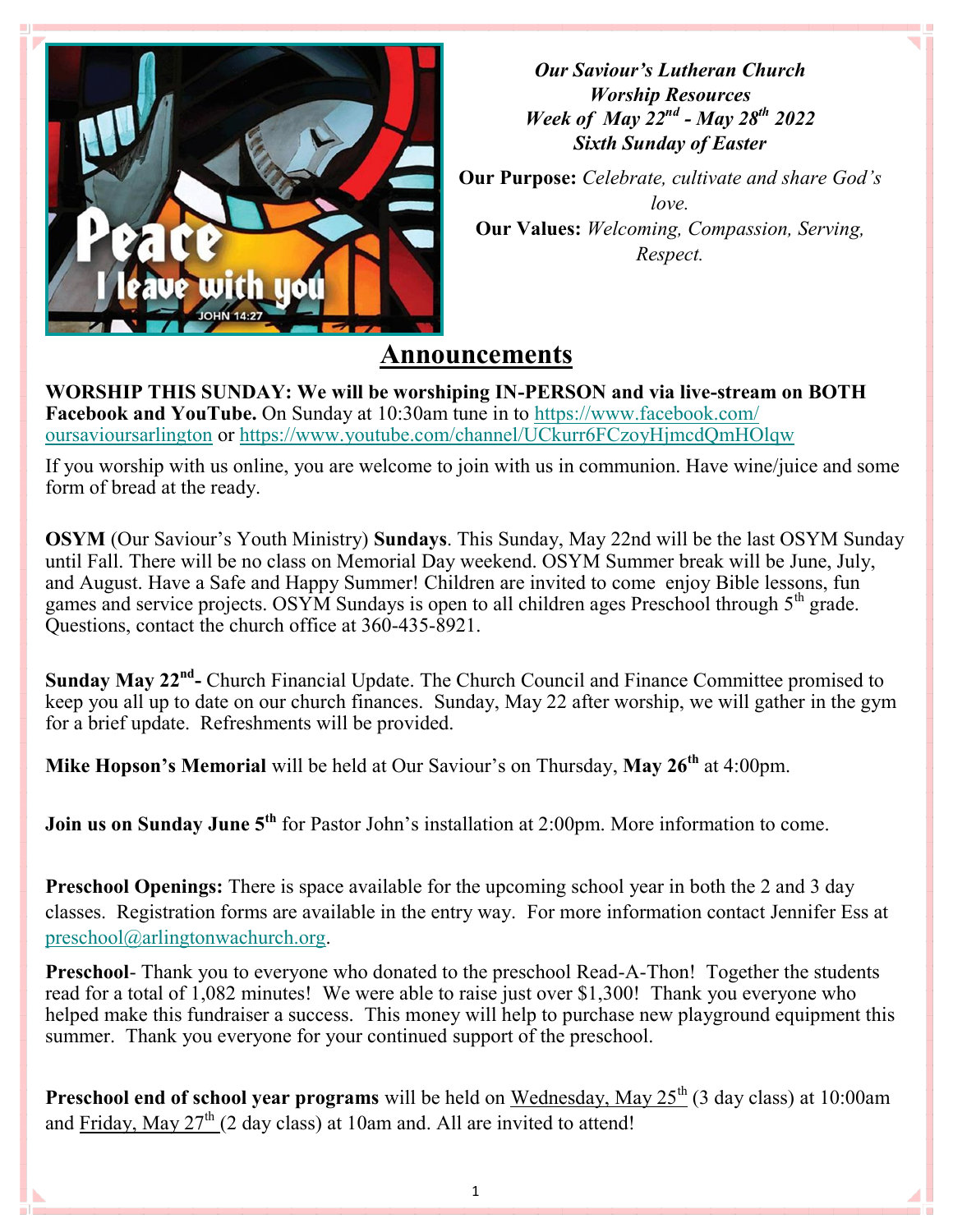## **Announcements**

**Mission Circle School Kits.** We are in need of donations of school supplies to fill 50 backpack school kits to send to Lutheran World Relief for children who are living in poverty: 70-sheet spiral notebook, Blue or black pens (no red or gel), Pencil sharpeners, 16 count boxes of crayons, Rulers, Safety scissors (Blunt), #2 pencils-unsharpened.

There is a box marked "School Kit Supplies" in the entryway where you can place any items. Monetary donations are also welcome. Please make checks payable to "Our Saviour's Mission Circle" and on the memo line designate "Backpack School Kits." For any questions, please contact the church office at 360-435-8921.

**Baby Care Kits-**Are you a yard sale shopper? Please consider purchasing items for the Baby Care Kits. Receiving blankets, swaddling blankets, night gowns, jackets with a hood, size 6-24 months, hats, t-shirts (no Onesies). If you have questions, please contact the church office at 360-435-8921.

**Outreach To The Vulnerable Team:** How can we help with those who need shelter, warmth and food? By providing food items such as canned meat, peanut butter, energy bars, or other non-perishable items that take little or no preparation. You can drop off these items at church from 9am to 2pm Monday to Thursday and I will take them to the Arlington Community Resource Center. For questions or more suggestions on how you can help please contact the church office at 360-435-8921. Thank you.

**North Snohomish County Outreach (NSCO) Laundry Project**: OSLC will provide "Grab and Go" meals for the Laundry Project on June 14<sup>th</sup>. Beth & Greg Husted, Sherry Buller, Sharon Billdt, and Geri Elefson will prepare the meals. The Laundry Project continues to support many people in our community. It allows each participant to wash and dry one large load of laundry with out cost. Access to other social services are also available at each location. The North Snohomish County Outreach is thankful for the dedicated OSLC volunteers who participate each month. The bin for personal hygiene items will remain in the church narthex for your continued support.

**Remember to support Our Saviour's** as all the usual expenses of our church continue each week. Please mail your check to the church or stop by when someone is in the office. Another option is to sign up for **Simply Giving**, which is an automated giving program designed to help you conveniently and consistently contribute to Our Saviour's. If you would like more information, please contact the church office. **Thank you for your giving!**

**Save the Date! July 31, 2022**. The Stillaguamish Cluster Gathering: The group of lay cluster leaders who have been meeting for many months are planning a cluster event for this summer. The goal is to build community and connect with each other again! (It's been awhile!) We will work together to make this fun gathering happen! We need your help! There are many areas to choose from: Worship and Music, Food, Bulletin, Offering Mission, Fun and Games, Promotion/Communication, Set up, Clean up. Please contact the church office at 360-435-8921. We will all meet for an initial planning session together sometime later in May or early June. Please join us!

2 childcare tuition for employees. If interested, please email us your resume, along with a phone number to **Our Saviour's Childcare Center** is looking to hire a lead teacher. M-F, full time position. Experience preferred but willing to train. Qualifications: At least 18 years of age, high school diploma or GED, current DCYF background check, initial 30 hrs. STARS Training, First Aid/CPR, Food Handlers Card, negative TB test (or willing to obtain, initial trainings will be paid for by the Center). We offer 50% off contact you or contact Bev at (360) 435-8922.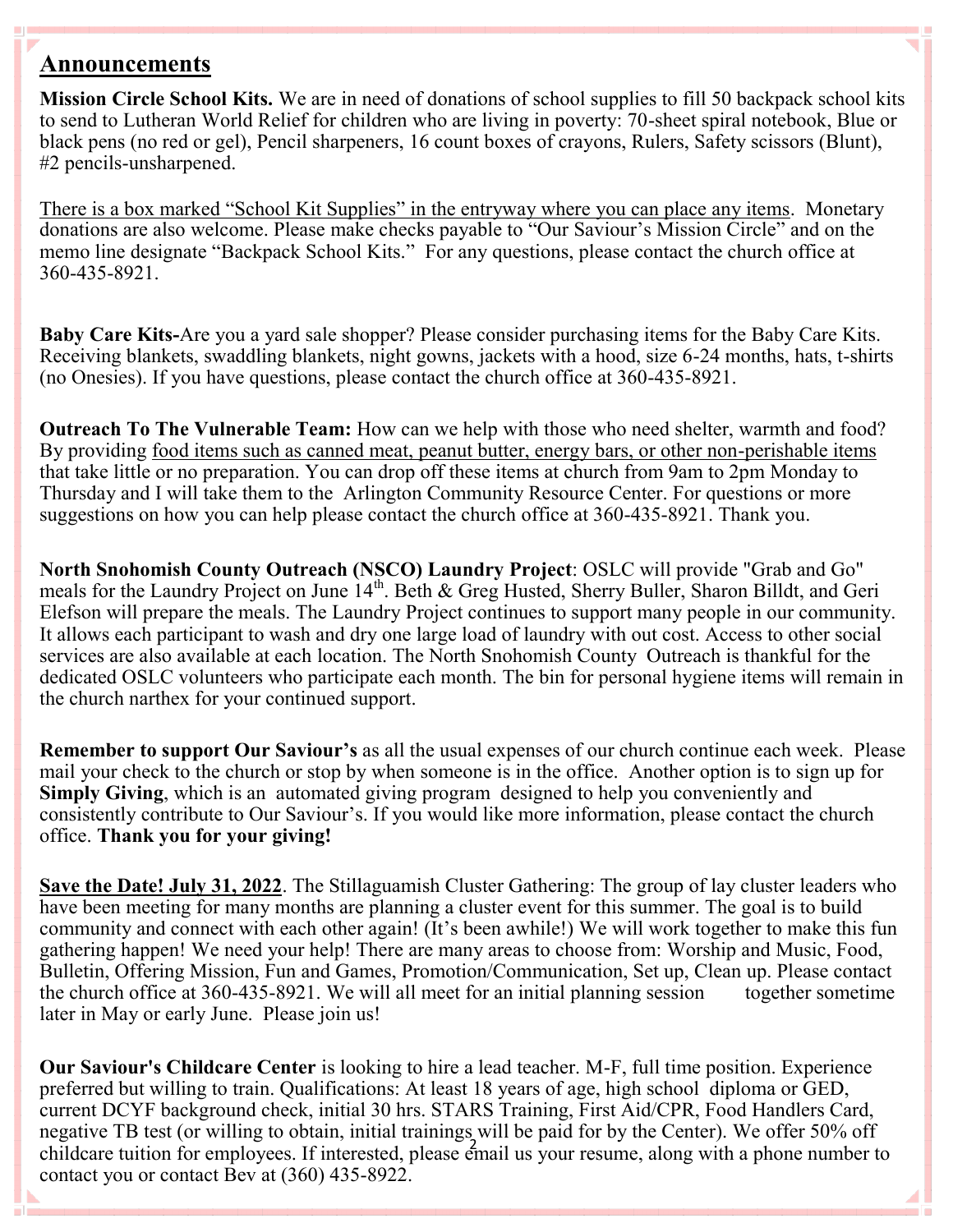## **Sixth Sunday of Easter**

**About worship today** – the worship service is projected on the video monitors. If you'd like to use the worship book we will use "Setting Four" which is found on page 147 in the front portion of the Red Worship book. Songs are found in the latter part of the Red Worship book.

## **Prelude**

D

### **Welcome**

## **Confession and Forgiveness**

Pastor: Let us confess our sin in the presence of God and of one another.

*Silence is kept for reflection.*

Pastor: Most merciful God,

**All: we confess that we are captive to sin and cannot free ourselves. We have sinned against you in thought, word, and deed, by what we have done and by what we have left undone. We have not loved you with our whole heart; we have not loved our neighbors as ourselves. For the sake of your Son, Jesus Christ, have mercy on us. Forgive us, renew us, and lead us, so that we may delight in your will and walk in your ways, to the glory of your holy name. Amen.**

Pastor: In the mercy of almighty God, Jesus Christ was given to die for us, and for his sake God forgives us all our sins. As a called and ordained minister of the church of Christ, and by his authority, I therefore declare to you the entire forgiveness of all your sins, in the name of the Father, and of the Son, and of the Holy Spirit. **Amen.**

| <b>Gathering Song</b>     | Shall We Gather at the River | <b>ELW 423</b> |
|---------------------------|------------------------------|----------------|
| <b>Greeting</b>           |                              | Page 147       |
| <b>Kyrie</b>              |                              | Page 147       |
| <b>Canticle of Praise</b> | "This is the feast"          | Page 148       |
|                           |                              |                |

Portions of this liturgy are from Sundays and Seasons.com. Copyright 2016 Augsburg Fortress. All rights reserved.

Reprinted by permission under Augsburg Fortress Liturgies Annual License #23358, Music License: One License A-706884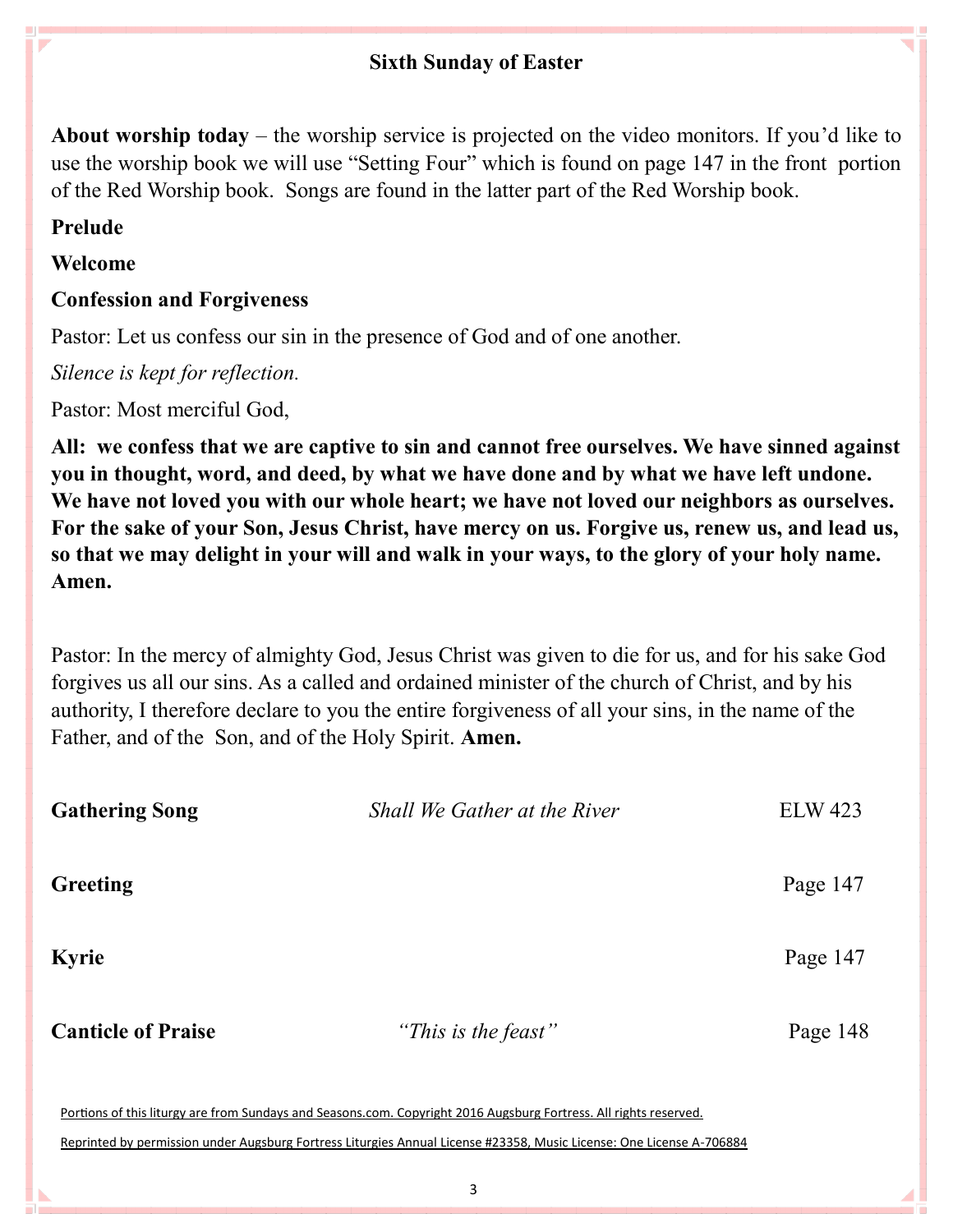## **Prayer of the Day**

**Bountiful God, you gather your people into your realm, and you promise us food from your tree of life. Nourish us with your word, that empowered by your Spirit we may love one another and the world you have made, through Jesus Christ, our Savior and Lord, who lives and reigns with you and the Holy Spirit, one God, now and forever. Amen.**

#### **First Reading: Acts 16:9-15**

*A vision compels Paul to move his ministry into Greece. There he meets Lydia, an important person in the business community, whose heart has been opened by God to receive the gospel. Her conversion and baptism provide the impetus for the founding of the church at Philippi.*

<sup>9</sup>During the night Paul had a vision: there stood a man of Macedonia pleading with him and saying, "Come over to Macedonia and help us." <sup>10</sup>When he had seen the vision, we immediately tried to cross over to Macedonia, being convinced that God had called us to proclaim the good news to them.

 $11$ We set sail from Troas and took a straight course to Samothrace, the following day to Neapolis, <sup>12</sup> and from there to Philippi, which is a leading city of the district of Macedonia and a Roman colony. We remained in this city for some days.  $^{13}$ On the sabbath day we went outside the gate by the river, where we supposed there was a place of prayer; and we sat down and spoke to the women who had gathered there.  $^{14}A$  certain woman named Lydia, a worshiper of God, was listening to us; she was from the city of Thyatira and a dealer in purple cloth. The Lord opened her heart to listen eagerly to what was said by Paul. <sup>15</sup>When she and her household were baptized, she urged us, saying, "If you have judged me to be faithful to the Lord, come and stay at my home." And she prevailed upon us.

#### **Second Reading: Revelation 21:10, 22--22:5**

*John's vision of a new Jerusalem coming out of heaven provides continuity with God's past actions. Yet in this new city, God's presence replaces the temple, and the glory of God and the Lamb supplants sun and moon.*

 $10$ And in the spirit [one of the angels] carried me away to a great, high mountain and showed me the holy city Jerusalem coming down out of heaven from God.

 $^{22}$ I saw no temple in the city, for its temple is the Lord God the Almighty and the Lamb.  $^{23}$ And the city has no need of sun or moon to shine on it, for the glory of God is its light, and its lamp is the Lamb. <sup>24</sup>The nations will walk by its light, and the kings of the earth will bring their glory into it.  $25$ Its gates will never be shut by day—and there will be no night there.  $26$ People will bring into it the glory and the honor of the nations.  $^{27}$ But nothing unclean will enter it, nor anyone who practices abomination or falsehood, but only those who are written in the Lamb's book of life.

*(continued on next page)*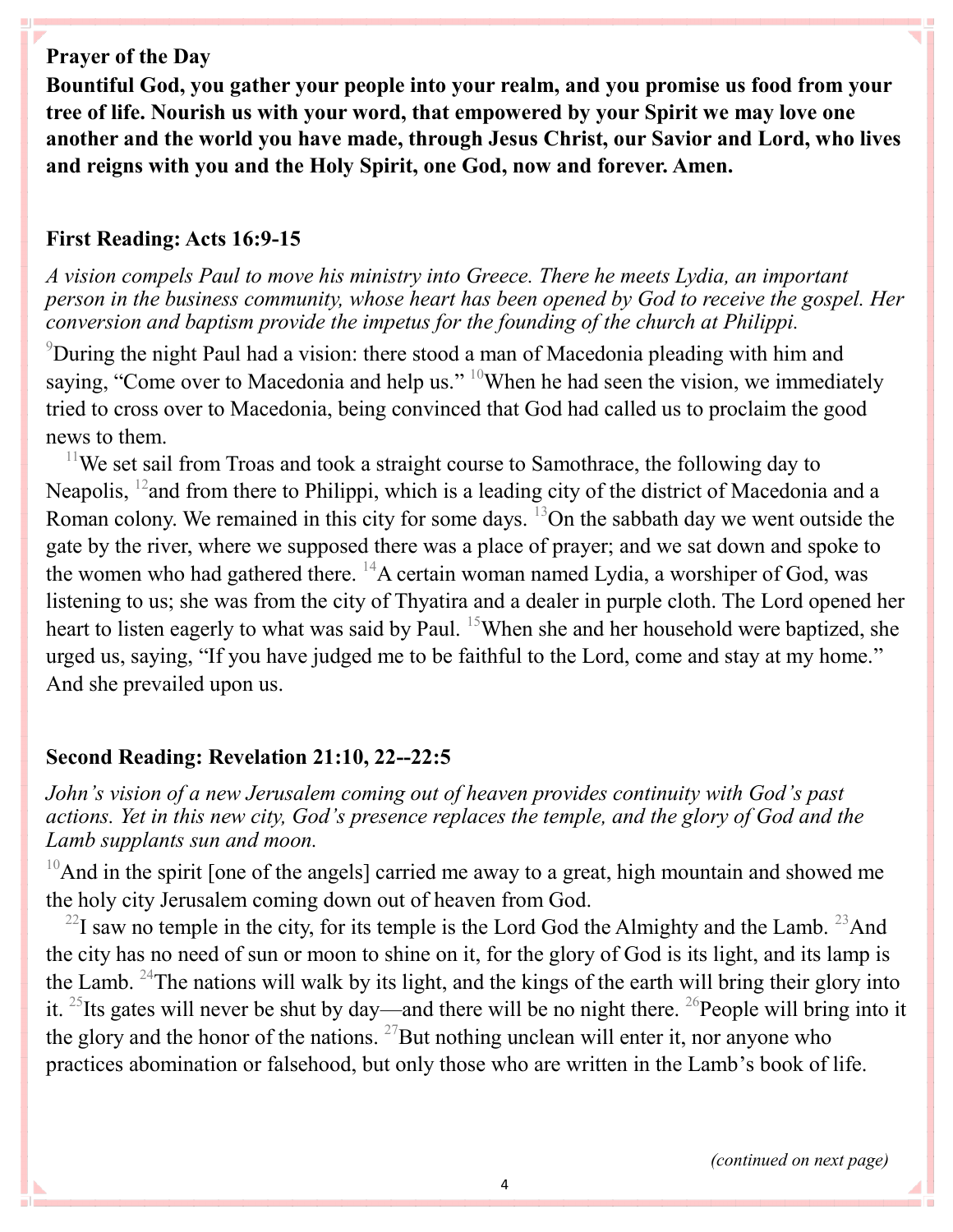$22:1$ Then the angel showed me the river of the water of life, bright as crystal, flowing from the throne of God and of the Lamb  $2$ <sup>2</sup>through the middle of the street of the city. On either side of the river is the tree of life with its twelve kinds of fruit, producing its fruit each month; and the leaves of the tree are for the healing of the nations. <sup>3</sup>Nothing accursed will be found there any more. But the throne of God and of the Lamb will be in it, and his servants will worship him;  $4$ they will see his face, and his name will be on their foreheads. <sup>5</sup>And there will be no more night; they need no light of lamp or sun, for the Lord God will be their light, and they will reign forever and ever.

Lector: "The Word of the Lord"

**Response: "Thanks be to God."**

**Gospel Acclamation** "Alleluia" page 151

**Gospel Response: "Glory to you, O Lord."** 

## **Gospel: John 14:23-29**

*As Jesus talks of returning to the Father, he promises to send the Advocate, the Holy Spirit, who will teach Jesus' followers and remind them of all that Jesus taught. Even more, those in whom God makes a home will experience a peace that overcomes fear.*

 $^{23}$  Jesus answered [Judas (not Iscariot),] "Those who love me will keep my word, and my Father will love them, and we will come to them and make our home with them. <sup>24</sup>Whoever does not love me does not keep my words; and the word that you hear is not mine, but is from the Father who sent me.

<sup>25"</sup>I have said these things to you while I am still with you. <sup>26</sup>But the Advocate, the Holy Spirit, whom the Father will send in my name, will teach you everything, and remind you of all that I have said to you. <sup>27</sup>Peace I leave with you; my peace I give to you. I do not give to you as the world gives. Do not let your hearts be troubled, and do not let them be afraid. <sup>28</sup>You heard me say to you, 'I am going away, and I am coming to you.' If you loved me, you would rejoice that I am going to the Father, because the Father is greater than I. <sup>29</sup>And now I have told you this before it occurs, so that when it does occur, you may believe."

Pastor: "The Gospel of our Lord"

**Gospel Response: "Praise to you, O Christ"**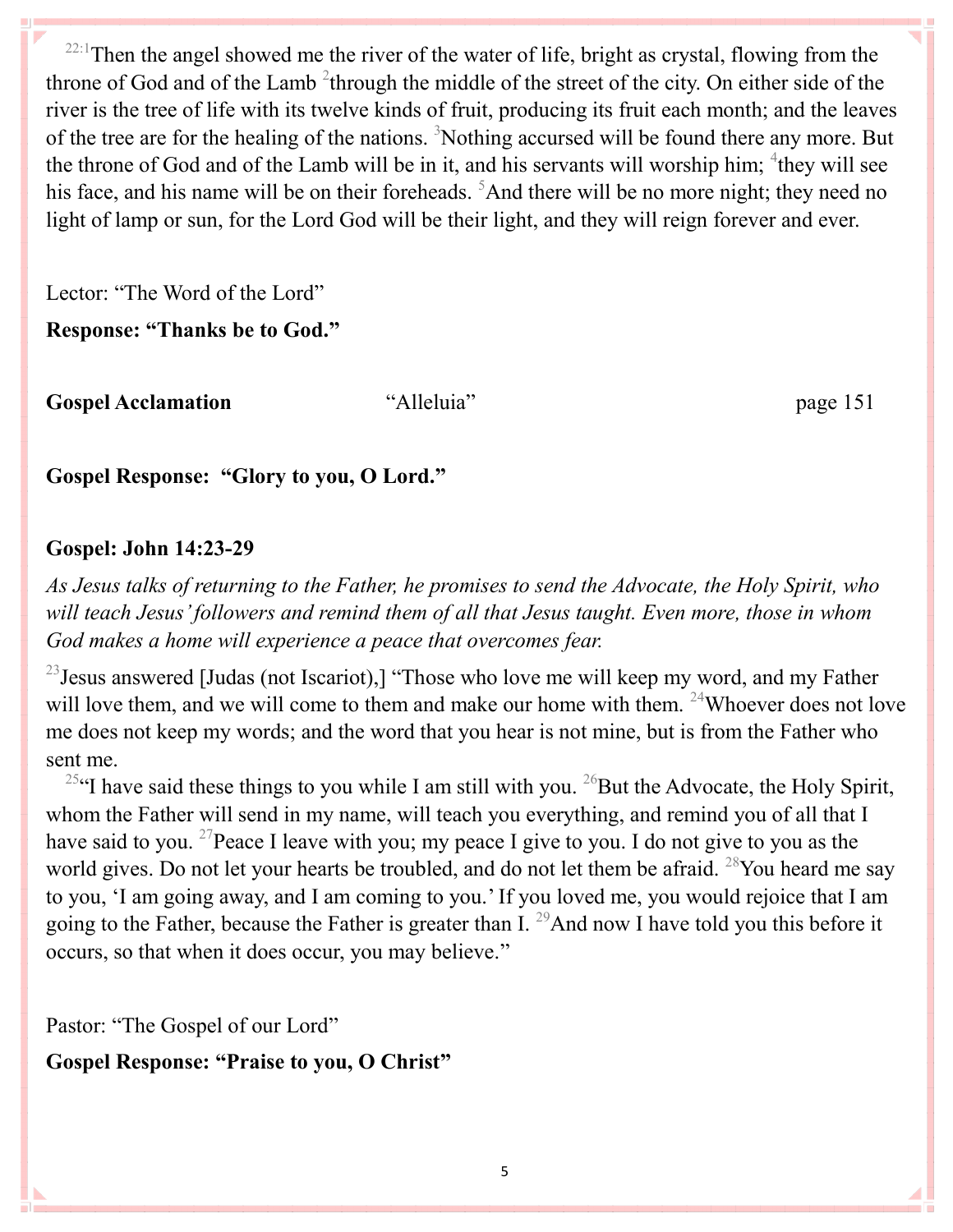# **Children's Message Message**

#### **Nicene Creed**

*We believe in one God, the Father, the Almighty, maker of heaven and earth, of all that is, seen and unseen.*

*We believe in one Lord, Jesus Christ, the only Son of God, eternally begotten of the Father, God from God, Light from Light, true God from true God, begotten, not made, of one Being with the Father; through him all things were made. For us and for our salvation he came down from heaven, was incarnate of the Holy Spirit and the virgin Mary and became truly human. For our sake he was crucified under Pontius Pilate; he suffered death and was buried. On the third day he rose again in accordance with the scriptures; he ascended into heaven and is seated at the right hand of the Father. He will come again in glory to judge the living and the dead, and his kingdom will have no end.*

*We believe in the Holy Spirit, the Lord, the giver of life, who proceeds from the Father and the Son, who with the Father and the Son is worshiped and glorified, who has spoken through the prophets. We believe in one holy catholic and apostolic church. We acknowledge one baptism for the forgiveness of sins. We look for the resurrection of the dead, and the life of the world to come. Amen*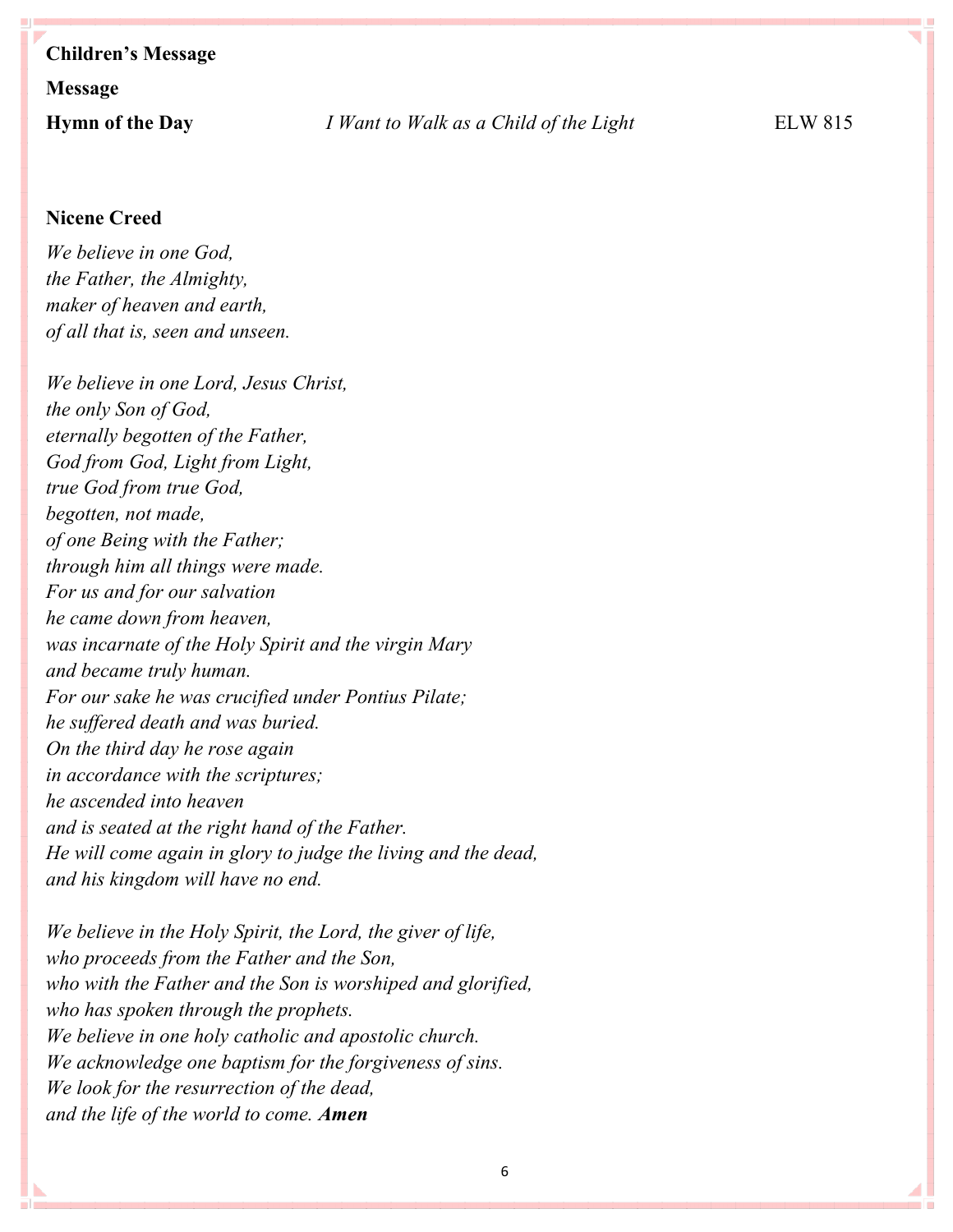## **The Prayers of the People**

P: ...God, in your mercy,

**A: hear our prayer.**

## **Prayers of Concern and Thanks**

**God of Resurrection you are our source of life and hope.** We give thanks for your gifts of love and life; inspire us to be your hands and voice in your world; grant us courage to joyfully share your Good News. **We pray for our world, nation, and local communities.** We hold in prayer those who have contracted the COVID-19 virus, and the families of those who have died. We pray for medical workers, care providers, and first responders. We lift up those who feel anxious and worried. We pray for all the worlds' refugees and for peace in Ukraine.

Adult caregivers caring for loved ones

Anna Boortz - Cancer free but continuing her recovery process, please keep in your prayers (Friend of Robin & Steve Barker)

Bill Fox - doing well after heart attack, thank you for your prayers! (father of Amy Williams) Bob Campbell - as he continues on his journey of being able to walk again

Bradán Breon - Praise God! Projected surgeries have gone from 5 down to 1. Cleft palate surgery planned when he is 1 year old. (grandson of Laurie Breon)

Brynn Charlie Grewe -Brynn has received her prosthetic feet/leg and is learning to walk again. Continued prayers for Brynn and her parents. (Ruth Gonzales' nephew's daughter)

Debbie Wold - Continuing to battle kidney and liver cancer - under new treatment protocol. Please continue to keep in your prayers. (friend of Robin Barker)

Diana Breon - health challenges

Douglas Prindle - suffered concussion from skiing accident (son-in-law of Dennis Heaton) Ellen Winter - health challenges

Frank Gonzales - recovered from internal bleeding & shingles, back to waiting for OSHU transplant appointments.

Jessica Knoepfle - Please pray for Jessica and her family. Her cancer is present again and she will start a new chemo regimen (daughter-in-law of Howard & Sharon Knoepfle)

Leslie Faxon - numbers have improved, back to Keytruda only infusions (friend of Ruth Gonzales) Margaret Larson - health challenges

Michael Larson - continuing prayers during chemotherapy for liver cancer (brother-in-law of Susan Maxwell)

Patti Vincent - liver cancer, undergoing more treatment, continued prayers please (Liz & Steve Moore son's mother-in-law)

Those serving in uniform.

Family and friends of Mike Hopson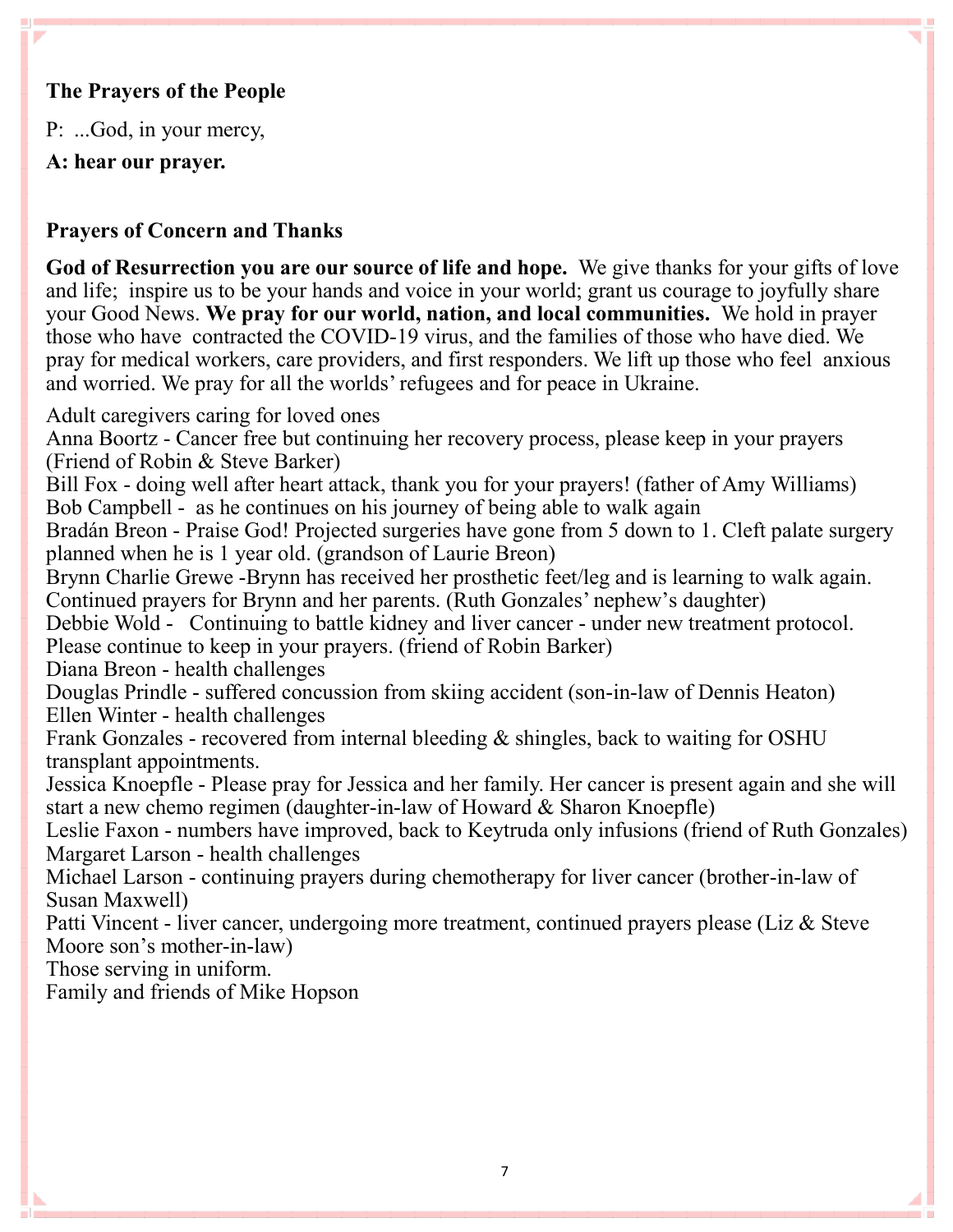**Passing of Peace -** from your seats, we greet those around us by saying, "God's peace be with you."

**Giving of Tithes and Offerings -** *for those who give electronically, thank you for your offering already given.*

#### **Offering Prayer**

#### **Great Thanksgiving**  page 152

#### **Words of the Lord's Supper and Lord's Prayer** page 154

#### **Distribution of The Meal**

- All who are baptized, desire renewal in Christ and strength for daily living are invited to the Lord's Supper.
- Infants and young children are invited to come forward with their parents to receive a blessing.
- Wine is in the individual cups and Grape juice is available for those who desire and is located in the center of the serving tray.

**Choir Anthem** *"Dona Nobis Pacem"*

| <b>Communion Prayer and Blessing</b> |                |         |  |  |  |
|--------------------------------------|----------------|---------|--|--|--|
| <b>Sending Song</b>                  | Thine the Amen | ELW 826 |  |  |  |

#### **Postlude**

**All are invited to the Gym for coffee & conversation.**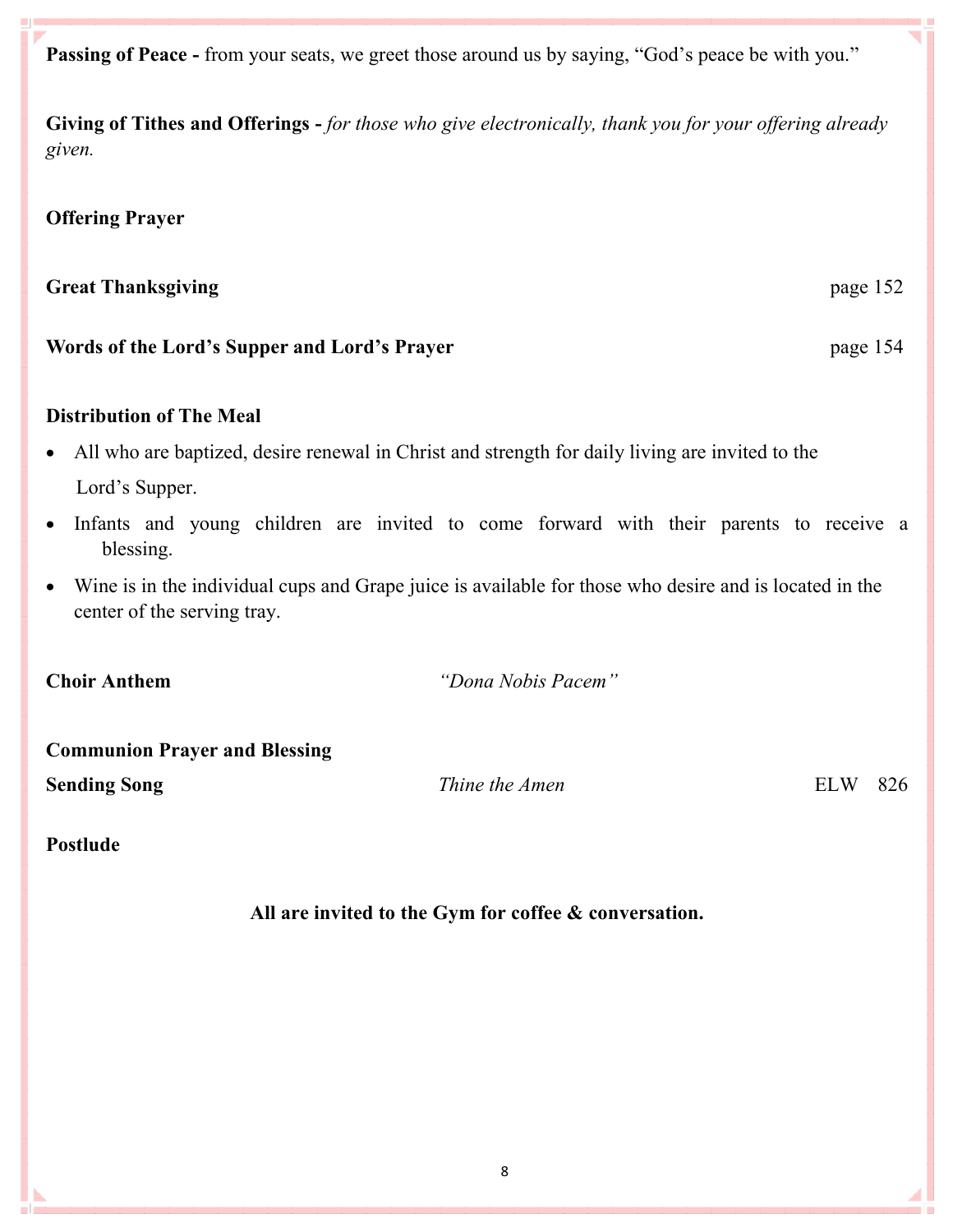# **PRAYERS OF THE PEOPLE**

Set free from captivity to sin and death, we pray to the God of resurrection for the church, people in need, and all of creation.

#### *A brief silence.*

God of new life, open your church to the unexpected ways your Spirit is at work. Guide bishops, pastors, deacons, and lay leaders in their visioning, partnership, and planning. Surround us with your peace. God, in your mercy,

#### **hear our prayer.**

Give a vision of increase and abundant harvest for farmers, laborers, and gardeners who are beginning their growing season. Join their efforts with the goodness of creation to feed all living things. God, in your mercy,

#### **hear our prayer.**

Shine your light of wisdom and peace among nations. When those in power seek to assert dominance over others, confound their ways and make them yield to your humble authority. God, in your mercy,

#### **hear our prayer.**

Merciful God, we pray for peace as war rages in Ukraine. Shelter all living in fear; protect those seeking refuge in neighboring countries; sustain families separated by the horrors of war; tend to those who are injured; comfort all who mourn their dead. Direct your people into the way of peace. God, in your mercy,

#### **hear our prayer.**

Give safe haven to those who seek healing, liberation, or peace (*especially). Create places filled with hospitality where hurting people find your loving presence and wholeness. God, in your mercy,*

#### **hear our prayer.**

Uphold the work of ministries and organizations in our communities who assist people experiencing homelessness, citizens returning from prison, and all marginalized people (*especially Kelly from the One Parish One Prisoner (OPOP) Program). Accomplish your will through their efforts. God, in your mercy,*

#### **hear our prayer.**

*For what else do the people of God pray? We will take a few moments to pray silently, and/or offer prayers in the chat box for those who are online.*

Assemble your people at rivers, streams, and fonts, where we remember our baptism and welcome others into the communion of saints. Gather us with those who have died (*especially Mike) when we meet together at your river of life. God, in your mercy,*

#### **hear our prayer.**

In your mercy, O God, respond to these prayers, and renew us by your life-giving Spirit; through Jesus Christ, our Savior.

#### **Amen.**